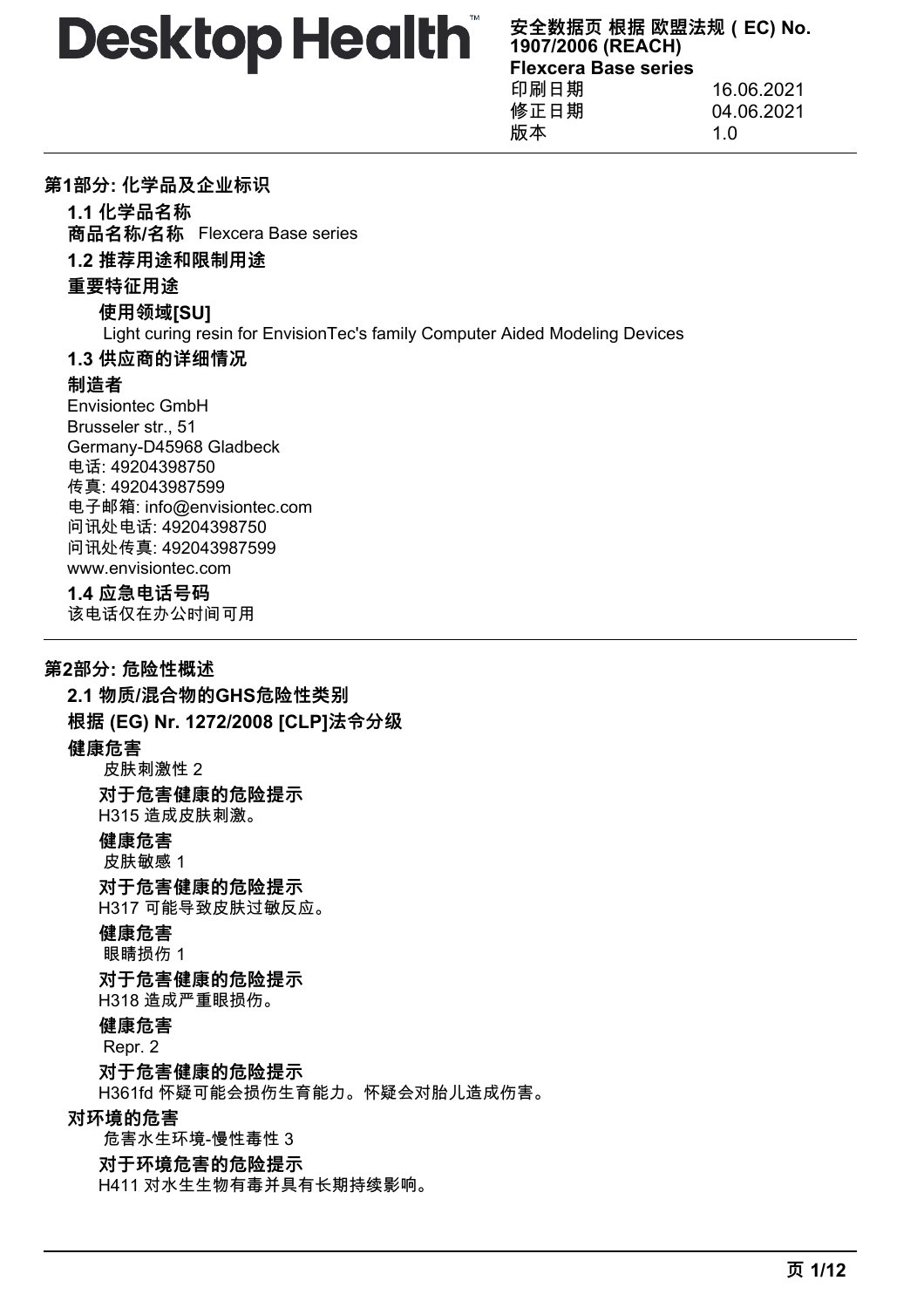**安全数据页 根据 欧盟法规(EC) No. 1907/2006 (REACH) Flexcera Base series** 印刷日期 16.06.2021 修正日期 04.06.2021 版本 1.0

|  |  | 2.2 象形图(标识符) |  |
|--|--|--------------|--|
|--|--|--------------|--|

**根据 (EG) Nr. 1272/2008 [CLP] 规定的标记**

**危险成分标示**

Diphenyl(2,4,6-trimethylbenzoyl)phosphine oxide

### **标示危险的象形图形**



### **危险说明**

### **对于危害健康的危险提示**

H315 造成皮肤刺激。

H317 可能导致皮肤过敏反应。

H318 造成严重眼损伤。

H361fd 怀疑可能会损伤生育能力。怀疑会对胎儿造成伤害。

### **对于环境危害的危险提示**

H411 对水生生物有毒并具有长期持续影响。

### **防范说明**

### **般防范说明:**

P101 如需求医,请随身携带产品容器或标签。 P102 切勿让儿童接触。

### **预防措施**

P261 避免吸入粉尘/烟/气体/气雾/蒸气/喷雾。 P273 避免释放到环境中。

P280 戴防护手套/穿防护服/戴防护眼罩/戴防护面具/戴听力保护装置。

### **事故响应:**

P302 + P352 如皮肤沾染:用水充分清洗。 P305 + P351 + P338 如进入眼睛: 用水小心冲洗几分钟。如戴隐形眼镜并可方便地取出,取出 隐形眼镜。继续冲洗。

### **安全储存:**

P404 存放于密闭的容器中。

### **废弃处置:**

P501 将内容物或容器送至工业焚烧装置处。

# **2.3 其他危险**

### **其他有害作用**

有皮肤过敏问题,哮喘,过敏症,慢性或复发性呼吸系统疾病患的工作人员不应该参与任何需要此混合物的工 作。

### **第3部分: 成分/组成信息**

### **额外提示**

H- 和 EUH句话的原文是: 见下节16 。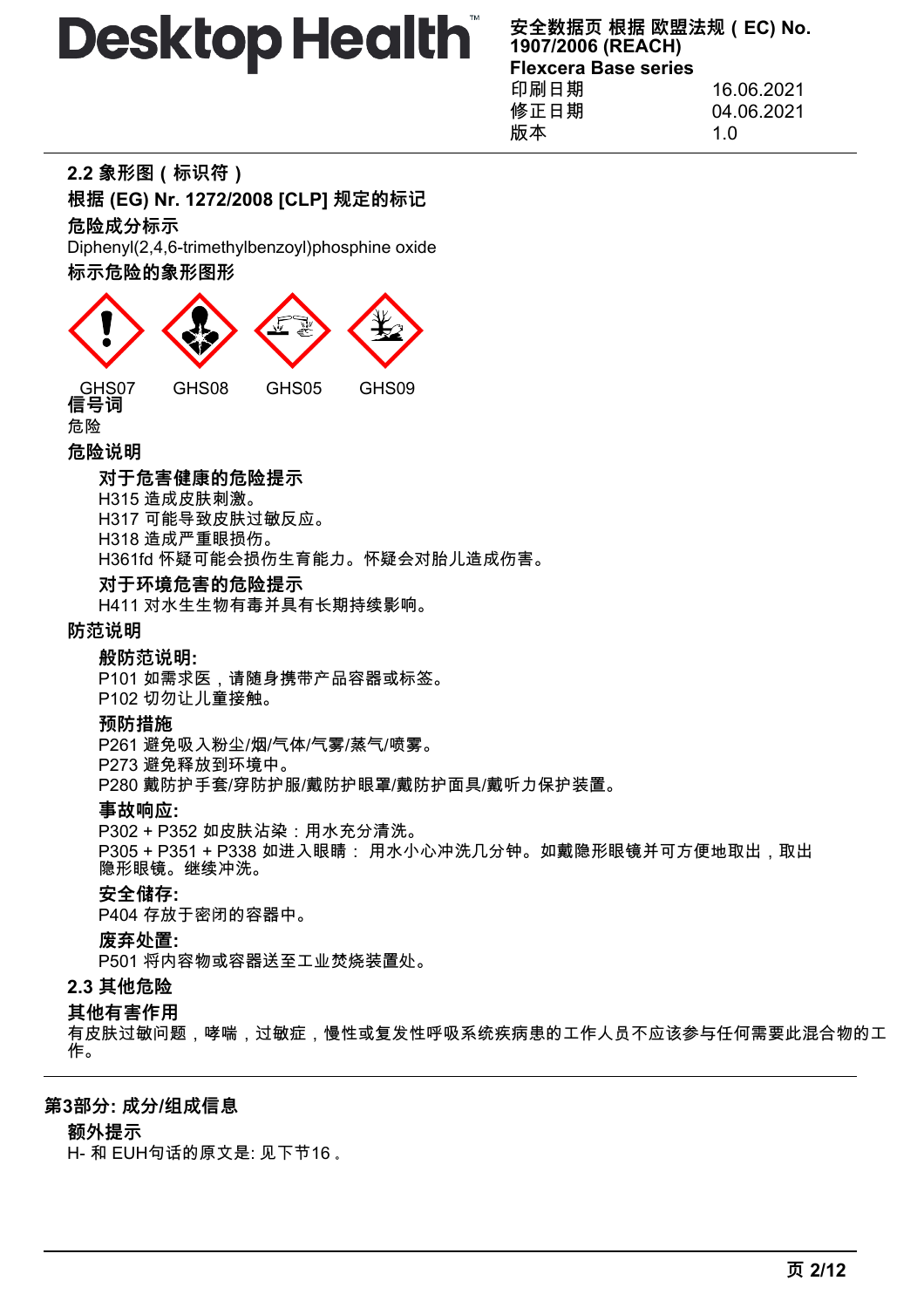| 安全数据页 根据 欧盟法规 (EC) No.<br>1907/2006 (REACH) |            |  |
|---------------------------------------------|------------|--|
| <b>Flexcera Base series</b>                 |            |  |
| 印刷日期                                        | 16.06.2021 |  |
| 修正日期<br>04.06.2021                          |            |  |
|                                             |            |  |

|                                                                                                                                                          |              | 1.0 |
|----------------------------------------------------------------------------------------------------------------------------------------------------------|--------------|-----|
| 3.1/3.2 物质/混合物<br>危险的成分<br>Methacrylated monomer<br><b>CAS Proprietary</b><br>Skin Sens. 1B, H317 / Aquatic Chronic 2, H411                              | $10 - 50 \%$ |     |
| Diphenyl(2,4,6-trimethylbenzoyl)phosphine oxide<br>CAS 75980-60-8<br>EC 278-355-8<br>Repr. 2, H361f                                                      | $1 - 3 \%$   |     |
| Methacrylated oligomer<br><b>CAS Proprietary</b><br>Skin Irrit. 2, H315 / Skin Sens. 1, H317 / Eye Irrit. 2, H319 /<br>Aquatic Chronic 3, H412           | $30 - 80 %$  |     |
| Methacrylated monomer<br><b>CAS Proprietary</b><br>Acute Tox. 4, H302 / Acute Tox. 3, H311 / Skin Corr. 1A, H314 /<br>Eye Dam. 1, H318 / STOT SE 3, H335 | $1 - 3 \%$   |     |

# **第4部分: 急救措施**

### **4.1 有关急救措施的描述**

#### **一般提示**

立即脱下受污、浸染的衣物。

#### **吸入**

提供新鲜空气。 如果出现呼吸困难或呼吸停顿,进行工呼吸。

### **皮肤接触之后**

接触到皮肤时,立刻用很多水 和 肥皂冲洗皮肤。

### **跟眼镜接触后**

与眼部接触后,翻开眼睑长时间地用清水冲洗并立即就医。

### **吞咽之后**

不得诱导呕吐。

吞咽后用大量水冲洗口腔(只有当该人意识清醒时),并立即就医。

### **4.2 急性和迟发效应与主要症状**

没有数据可使用

### **4.3 医疗注意事项**

### **特殊处理**

Treat symptomatically

### **第5部分: 消防措施**

**5.1 灭火介质 适合的灭火剂** 泡沫 灭火粉末 二氧化碳 (CO2)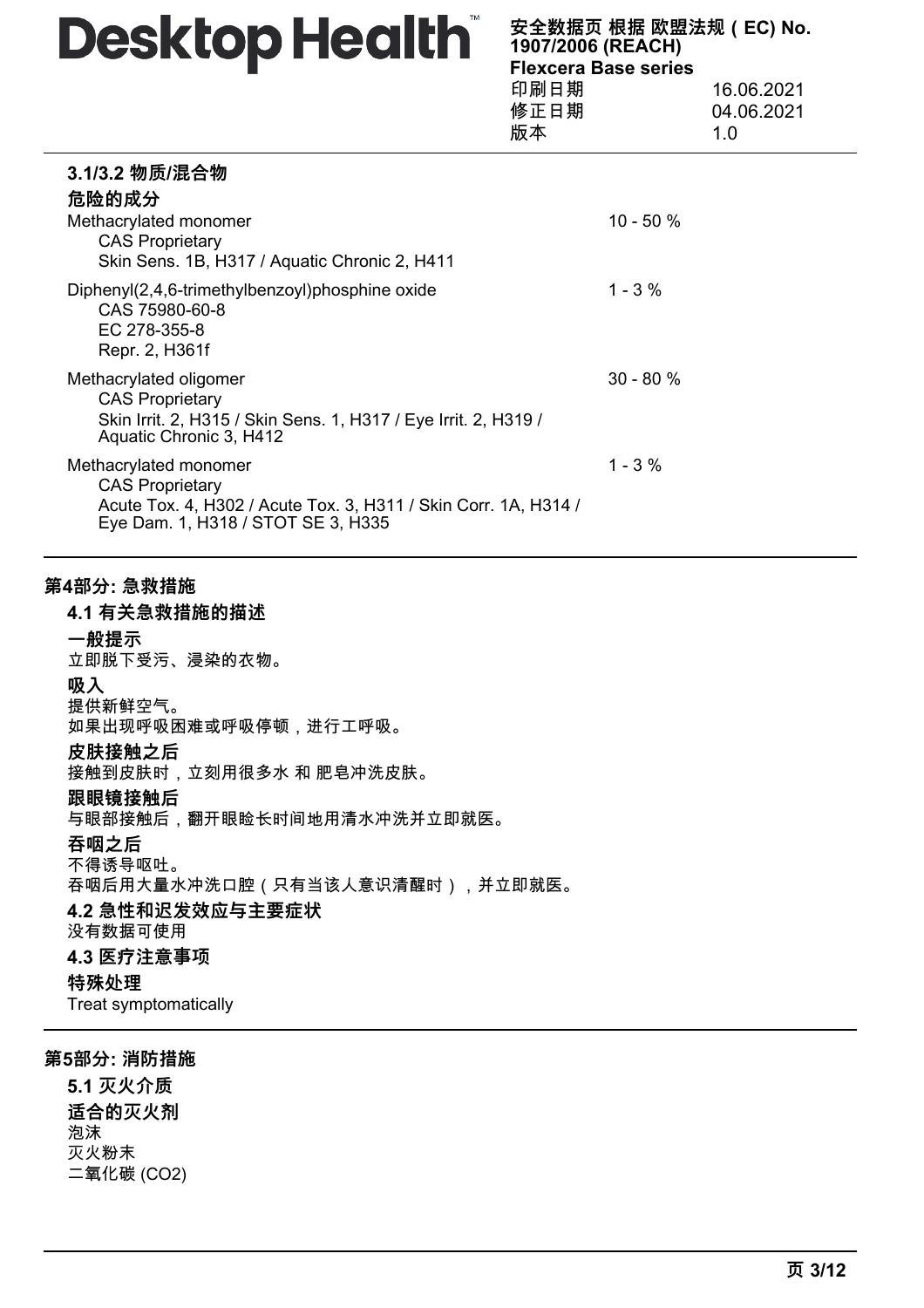**安全数据页 根据 欧盟法规(EC) No. 1907/2006 (REACH) Flexcera Base series** 印刷日期 16.06.2021 修正日期 04.06.2021

版本 1.0

**不适合的灭火剂** 强力水柱 **5.2 特别危险性和有害燃烧产物 危险的燃烧产物** 火灾时可能产生: 一氧化碳 二氧化碳 (CO2) **5.3 消防人员的特殊保护设备和防范措施 保护消防人员特殊的防护装备** 火灾时: 使用不受周围空气影响的呼吸防护器。

### **第6部分: 泄漏应急处理**

**额外提示** 立即清除倾洒出的部分。 **6.1 作业人员防护措施、防护装备和应急程序 未受过紧急情况培训的人员 紧急应变计划** 提供足够的通风。 切断所有火源。 **跟工作人员安全有关的预防措施** 使用个人防护装备 **使用力度 个人防护装备** 戴适当的防护装备。 **6.2 环保措施** 勿使之进入地下水或水域。 **6.3 泄漏化学品的收容、清除方法及所使用的处置材料 为遏制 适合的吸收材料:** 沙 化学粘合剂,含酸的 **6.4 参照其他章节** 安全处理: 见 段 7 个人防护装备: 见 段 8 垃圾处理: 见 段 13

### **第7部分: 操作处置与储存**

**7.1 安全操作处置 针对一般职业卫生保健的提示** 在工作场所不饮食、不抽烟、不擤鼻涕。 在通风良好的区域工作或戴呼吸滤器工作。 避免跟皮肤、眼睛和衣服接触。 立即脱下受污、浸染的衣物。 休息前和工作结束时请洗手。 准备洗眼器并且把它的放置位置标示抢眼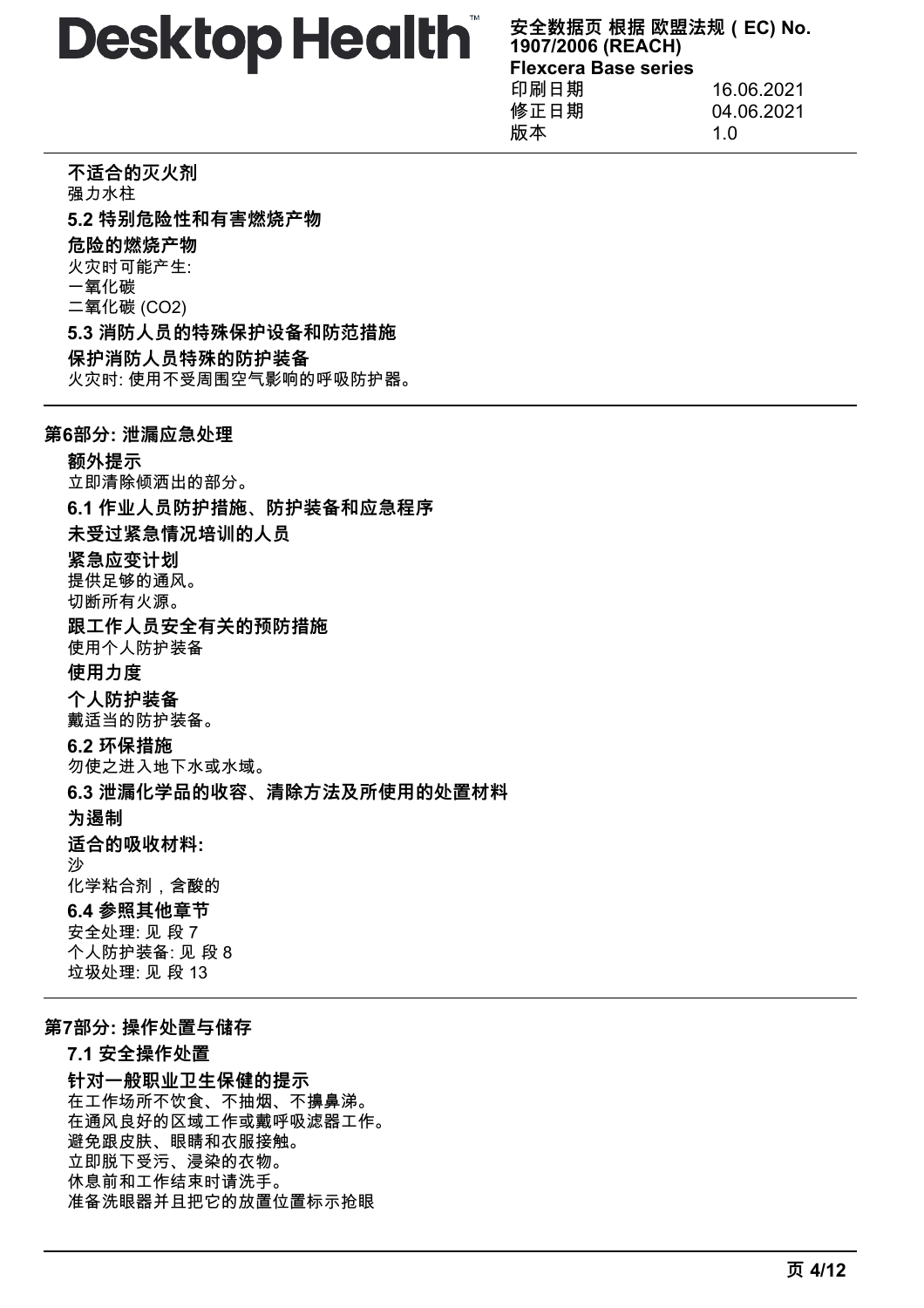**安全数据页 根据 欧盟法规(EC) No. 1907/2006 (REACH) Flexcera Base series** 印刷日期 16.06.2021

| 印刷日期 | 16.06.2021 |
|------|------------|
| 修正日期 | 04.06.2021 |
| 版本   | 1 በ        |
|      |            |

受污染的衣服再度使用前必须先清洗。

# **安全措施**

### **关于安全操作的提示**

室内排气设备安置在地板高度。 开放式处理时,必须使用局部排气设备。 勿吸入气体/烟雾/蒸气/喷雾。

### **防火措施**

使远离火源 - 勿吸烟。 预防火灾的一般措施 采取防止静电措施。 在工作场所不饮食、不抽烟、不擤鼻涕。

### **7.2 安全存储条件**

# **对存放空间和容器的要求**

容器密封好。 只能存放/贮存在原容器中。 Protect from the action of light. Store at 5 - 30 degree C.

### **共同存放的提示**

**必须避免的材料:** 氧化剂 还原剂 强碱液

酒精

# **关于仓储条件的其他资料**

容器密封好放置在通风良好处。 防止容器损坏。 防护: 紫外线照射/日光 **7.3 特殊终端用途**

# **推荐**

请注意技术数据页的说明。

# **第8部分: 接触控制和个体防护**

**8.1 控制参数** 没有数据可使用 **8.2 工程控制方法 个人防护装备 眼部/面部防护 适当的护眼装备:** 带侧边防护的框式眼镜 护目镜 **皮肤保护 合适的手套类别** 用一次就丢的手套 **适合的材料:** NBR (聚腈橡胶) 丁基橡胶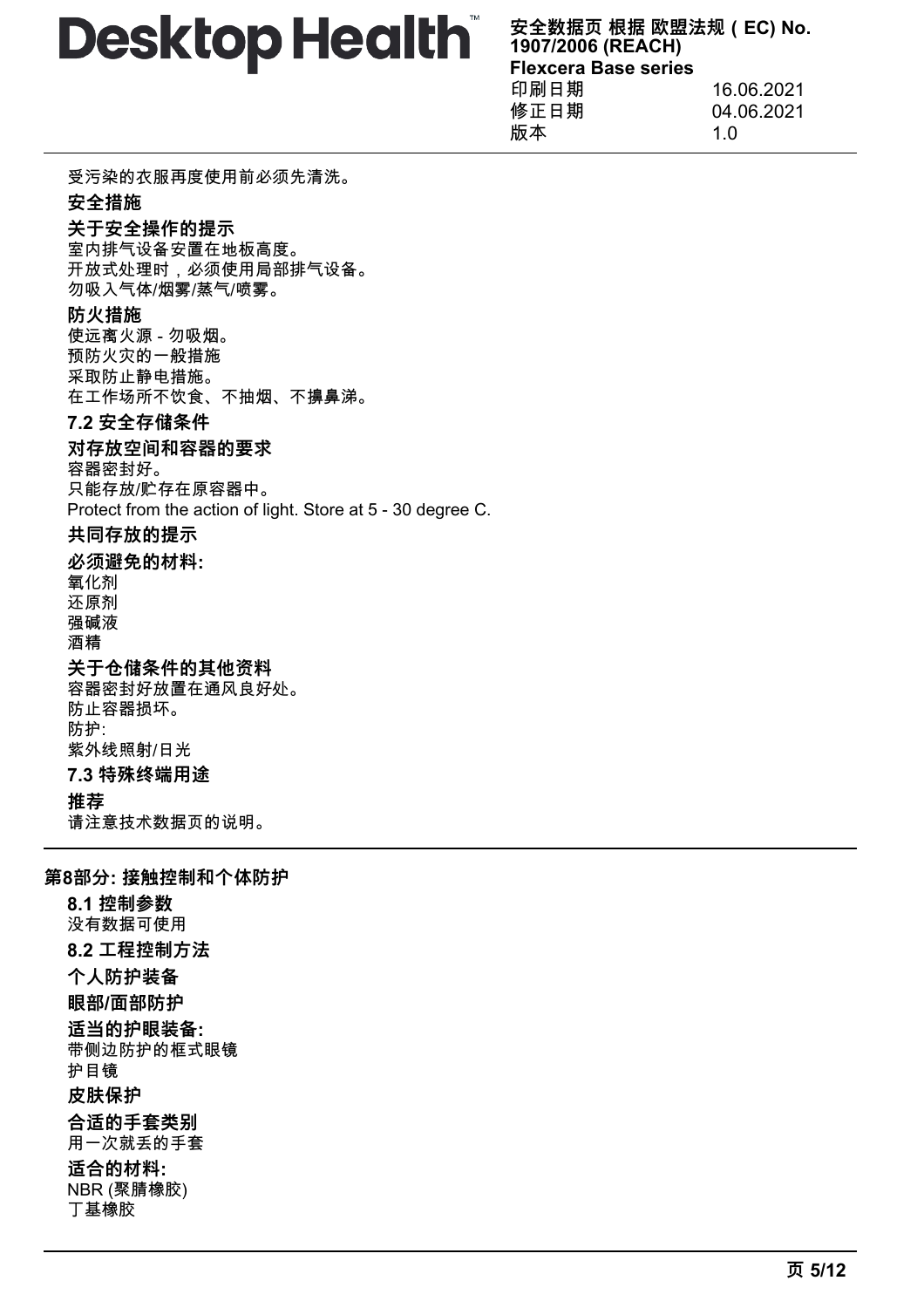**安全数据页 根据 欧盟法规(EC) No. 1907/2006 (REACH) Flexcera Base series** 印刷日期 16.06.2021 修正日期 04.06.2021

版本 1.0

|  | 不适当的材料: |
|--|---------|
|--|---------|

NR (天然橡胶 、 天然乳胶) **皮肤和身体防护: 适当的身体防护装备:** 围裙 实验室工作服 **呼吸防护**

With correct and proper use, and under normal conditions, breathing protection is not required. 在下面情况需要呼吸防护: 通风不够

### **第9部分: 理化特性**

**9.1 基本物理和化学性质信息 外观 聚合状态** 液体的 **颜色** 不透明 Different colors

**气味**

丙烯酸酯

 $\overline{a}$ 

|              | 参数      | 方法 - 来源 - 注释 |
|--------------|---------|--------------|
| 蒸发速度         |         | 没有界定         |
| 熔点/凝固点       |         | 没有界定         |
| 沸点或初始沸点和沸腾范围 | >100 °C |              |
| 易燃性          |         | 没有界定         |
| 爆炸临界点上界      |         | 没有界定         |
| 爆炸临界的下界      |         | 没有界定         |
| 闪点 (°C)      | >150 °C |              |
| 自燃温度         |         | 没有界定         |
| 分解温度         |         | 没有界定         |
| pH值          |         | 没有界定         |
| 可溶的 (g/L) 在  |         | 异丙醇          |
| 脂溶性          |         | 没有界定         |
| 水溶性          |         | 事实上不可溶       |
| 正辛醇/水分布系数    |         | 没有界定         |
| 蒸汽压力         |         | 没有界定         |
| 蒸汽密度         |         | 没有界定         |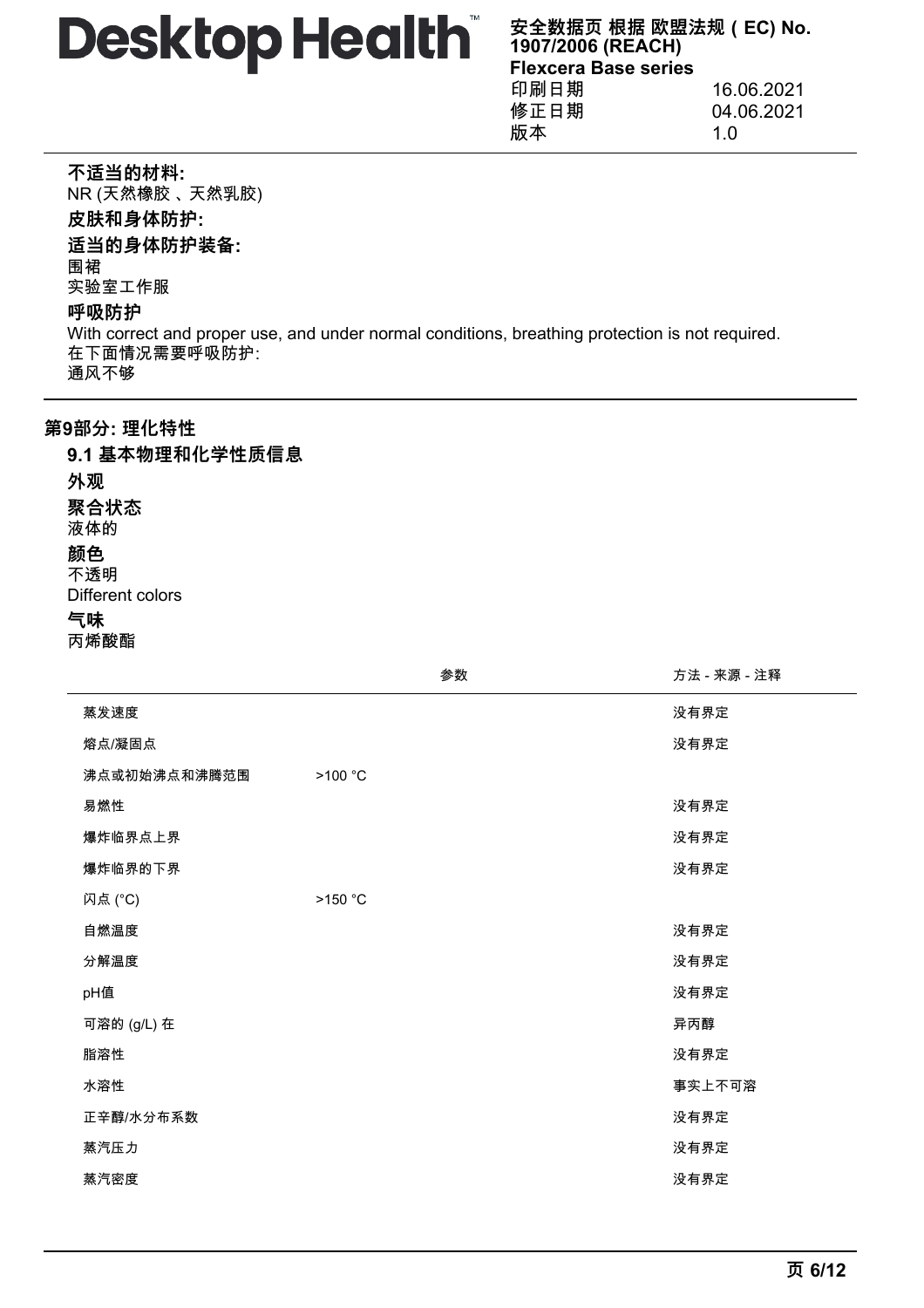**安全数据页 根据 欧盟法规(EC) No. 1907/2006 (REACH) Flexcera Base series** 印刷日期 16.06.2021 修正日期 04.06.2021 版本 1.0

|                        |                         | $\cdots$ |              |
|------------------------|-------------------------|----------|--------------|
|                        |                         | 参数       | 方法 - 来源 - 注释 |
| 相对密度                   | $1.06 - 1.12$<br>g/立方厘米 | 温度 25 °C |              |
| 颗粒特性                   |                         |          | 没有界定         |
| 动力黏度                   | 300 - 600 mPa*s         | 温度 30 °C |              |
| 惯性运动时间                 |                         |          | 没有界定         |
| 运动粘度                   |                         |          | 没有界定         |
| 9.2 其他资料或数据<br>没有数据可使用 |                         |          |              |

### **第10部分: 稳定性和反应性**

### **10.1 反应性**

No hazardous reaction when handled and store to provisions.

### **10.2 稳定性**

该产品在正常室温存储时是稳定。

### **10.3 危险反应**

聚合作用危险

with heat evolution in presence of radical forming substances, reducing agents, and/or heavy metals ions.

### **10.4 应避免的条件**

受光线影响时: 聚合作用危险 Can polymerize with intensive heat release.

### **10.5 不相容的物质**

**必须避免的材料:** 氧化剂 还原剂 根数氧化促进剂 过氧化物 碱 重金属 **10.6 危险的分解产物** 一氧化碳 二氧化碳

### **第11部分: 毒理学信息**

# **附近信息**

Product has not been tested. The statement is derived from properties of the components.

### **11.1 急性毒性**

**急性毒性**

### **急性皮肤毒性**

**成份** Diphenyl(2,4,6-trimethylbenzoyl)phosphine oxide **急性皮肤毒性** >2000 mg/kg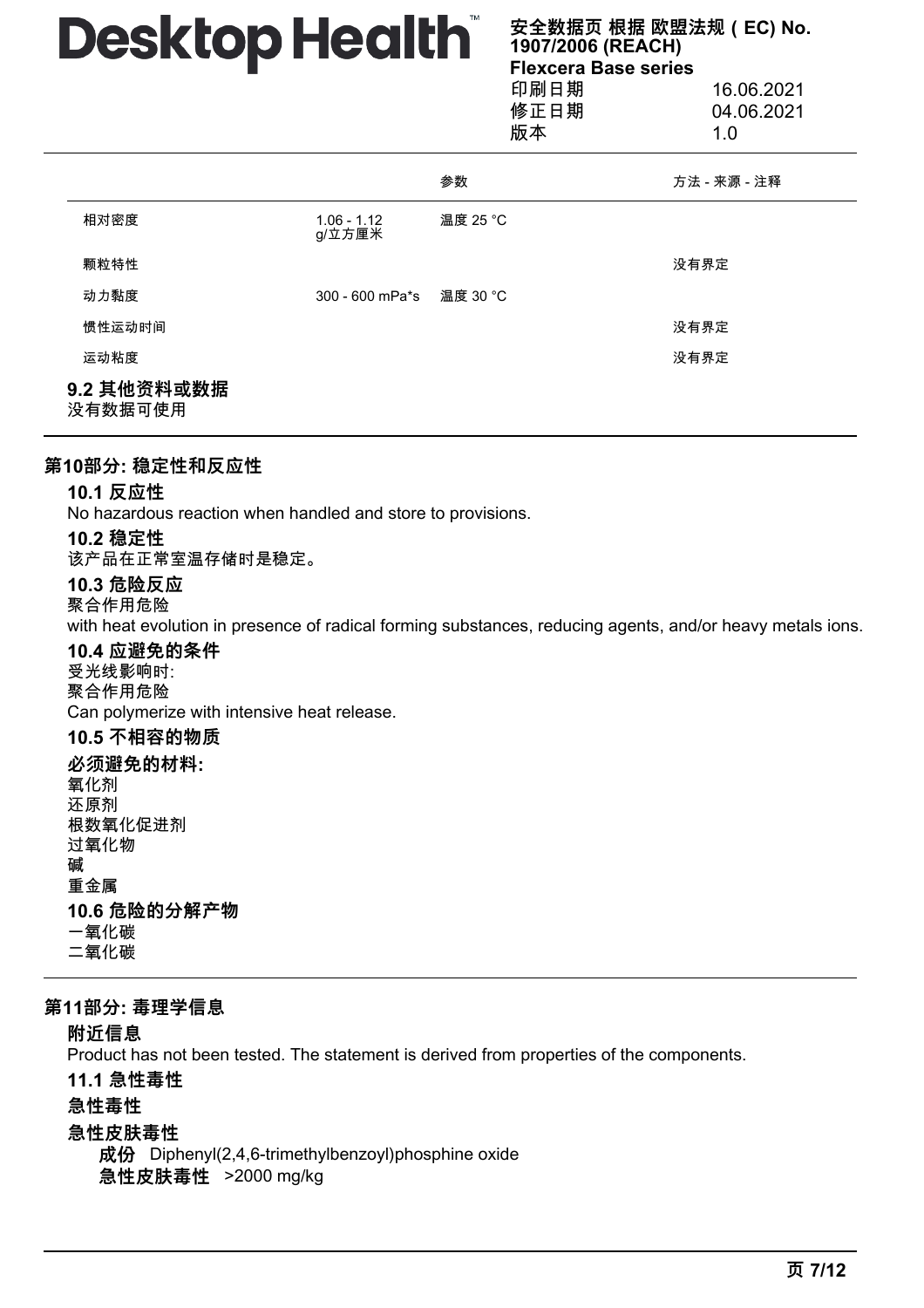**安全数据页 根据 欧盟法规(EC) No. 1907/2006 (REACH) Flexcera Base series**

| 印刷日期<br>修正日期 | 16.06.2021<br>04.06.2021 |
|--------------|--------------------------|
| 版本           | 1 በ                      |
|              |                          |

### **有效剂量**

50%致死量: **种类:** 大鼠 **方法** OECD 402 **成份** Methacrylated monomer **急性皮肤毒性** >2000 mg/kg **有效剂量** Lo%致死量: **种类:** 大鼠 **成份** Methacrylated monomer **急性皮肤毒性** >1000 mg/kg **有效剂量** 50%致死量: **种类:** 天竺鼠 **剧烈的口腔毒 成份** Diphenyl(2,4,6-trimethylbenzoyl)phosphine oxide **剧烈的口腔毒** >5000 mg/kg **有效剂量** 50%致死量: **种类:** 大鼠 **方法** OECD 401 **成份** Methacrylated monomer **剧烈的口腔毒** >5000 mg/kg **有效剂量** 50%致死量: **种类:** 大鼠 **剧烈的口腔毒** >1250 mg/kg **有效剂量** 50%致死量: **种类:** 鼠 **刺激皮肤 评估/分级** 具刺激性 。 **呼吸道或皮肤过敏 呼吸道过敏 评估/分级** 吸入和皮肤接触可能发生过敏 。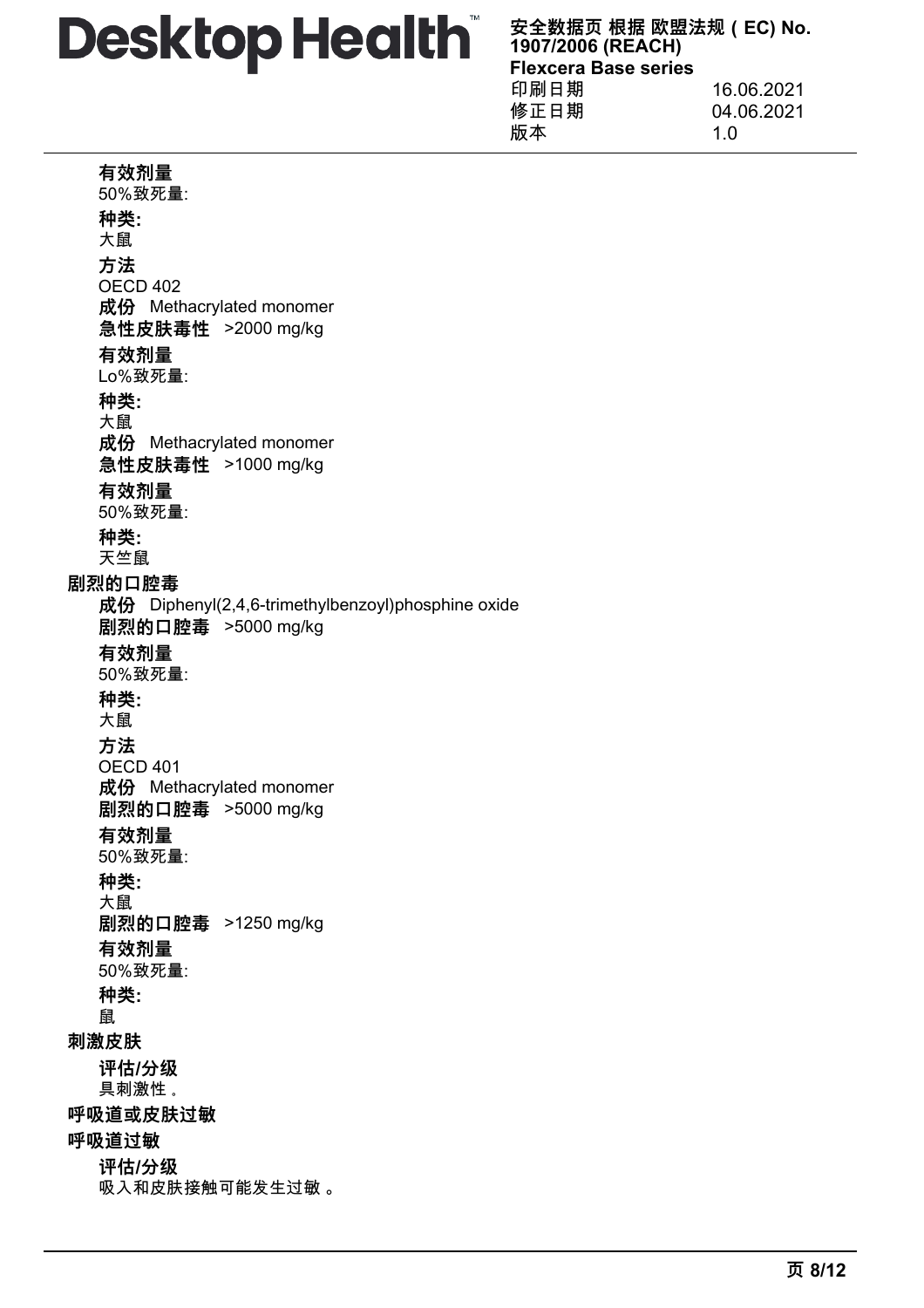**CMR(会致癌、会改变基因或影响生殖能力的)效果。**

# **生殖毒性**

**评估/分级**

Diphenyl(2,4,6-trimethylbenzoyl)phosphine oxide The results of animal studies suggest a fertility impairing effect.

**特异性靶器官毒性—一次接触**

**特定目标器官毒性(一次接触) 3**

# **呼吸道刺激**

**评估/分级**

可引起呼吸道刺激。

# **第12部分: 生态学信息**

# **额外提示**

Do not allow uncontrolled discharge of product into environment. Do not allow to enter into surface water or drains. The product has not been tested. The statement is derived from the properties of the components.

# **12.1 毒性**

# **溶液毒性**

# **鱼类急性(短期)毒性**

**成份** Diphenyl(2,4,6-trimethylbenzoyl)phosphine oxide **鱼类急性(短期)毒性** 6.53 mg/L

### **有效剂量** 50%致死浓度:

**试验持续期间** 48 h

# **种类**

Oryzias latipes (青鮰) **成份** Methacrylated monomer **鱼类急性(短期)毒性** >10 mg/L

# **有效剂量**

50%致死浓度:

**试验持续期间** 96 h

# **种类**

Leuciscus idus (金鲤)

# **对甲壳类动物有慢性(长期)毒性**

**成份** Diphenyl(2,4,6-trimethylbenzoyl)phosphine oxide **对甲壳类动物有慢性(长期)毒性** 3.53 mg/L

# **有效剂量**

半数有效浓度(EC50) **试验持续期间** 48 h

# **种类**

Daphnia magna (大型溞)

# **方法**

OECD 202 **成份** Methacrylated monomer **对甲壳类动物有慢性(长期)毒性** 1.2 mg/L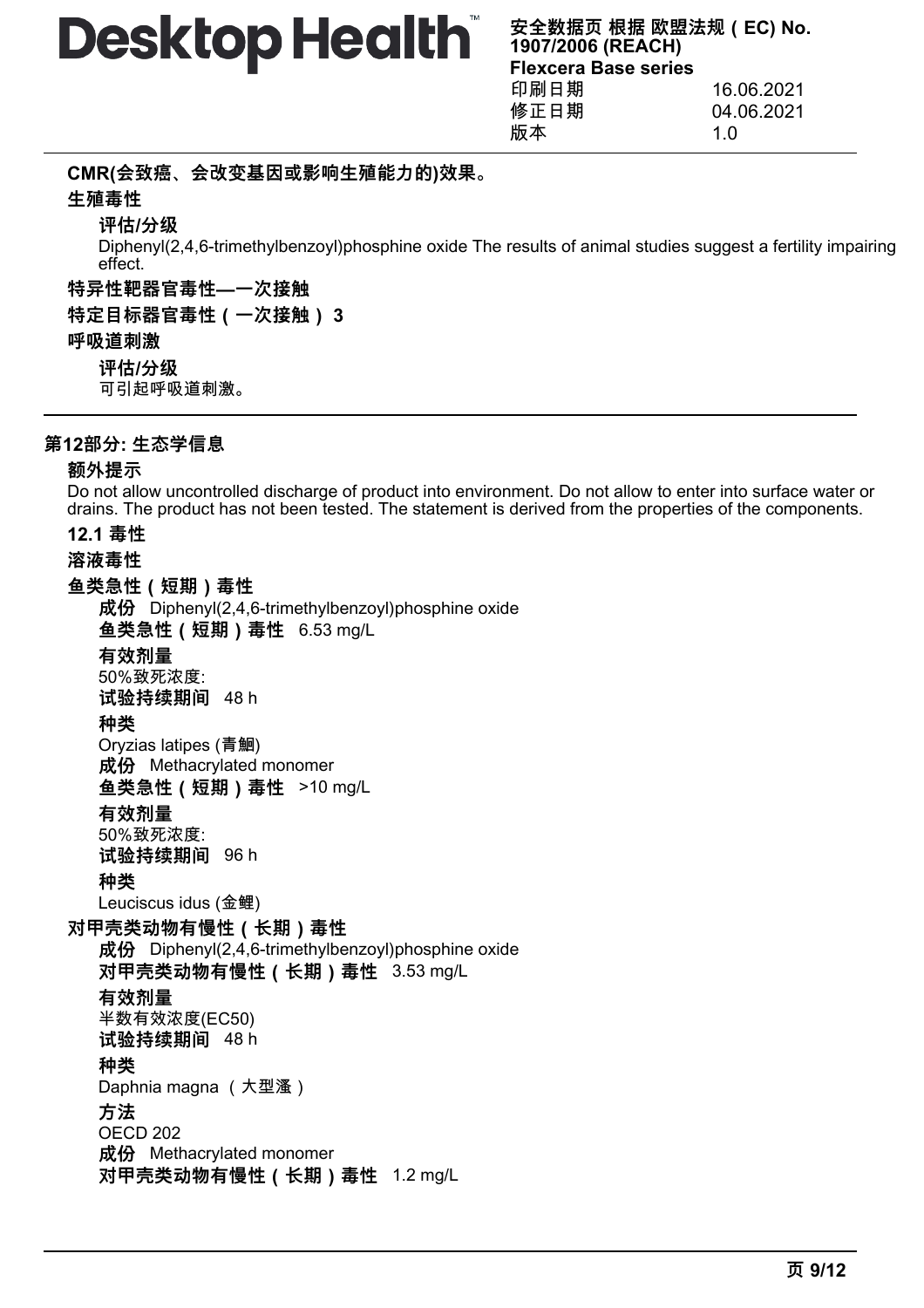**安全数据页 根据 欧盟法规(EC) No. 1907/2006 (REACH) Flexcera Base series** 印刷日期 16.06.2021

| 印刷日期 | 16.06.2021 |
|------|------------|
| 修正日期 | 04.06.2021 |
| 版本   | 1 በ        |
|      |            |

### **有效剂量**

半数有效浓度(EC50) **试验持续期间** 48 h **种类** Daphnia magna (大型溞) **对水生无脊椎动物的慢性(长期)毒性 成份** Methacrylated monomer **对水生无脊椎动物的慢性(长期)毒性** >0.1 mg/L **有效剂量** EC10: **试验持续期间** 21 d **种类** Daphnia magna (大型溞) **对水生藻类和蓝藻具有急性(短期)毒性 成份** Methacrylated monomer **对水生藻类和蓝藻具有急性(短期)毒性** 4.4 mg/L **有效剂量** ErC50: **试验持续期间** 72 h **种类** Desmodesmus subspicatus **12.2 持久性和降解性 评估/分级** The product has not be tested. **12.3 生物累积潜能 评估/分级** The product has not be tested. **12.4 土壤中的迁移性** 没有相关信息。 **12.5 PBT 和 vPvB 评估结果** The product has not be tested. **12.6 其他有害作用** 没有相关信息。

**第13部分: 废弃处置 13.1 废弃物处置方法 指令 2008/98/EC(废物框架指令) 在预期使用前 废料编号 产品** 070208 **危险废物** 是 。 **废料标识** other still bottoms and reaction residues **在预期使用后 适当的废物处理 / 废弃物** 根据官署的规定处理废物。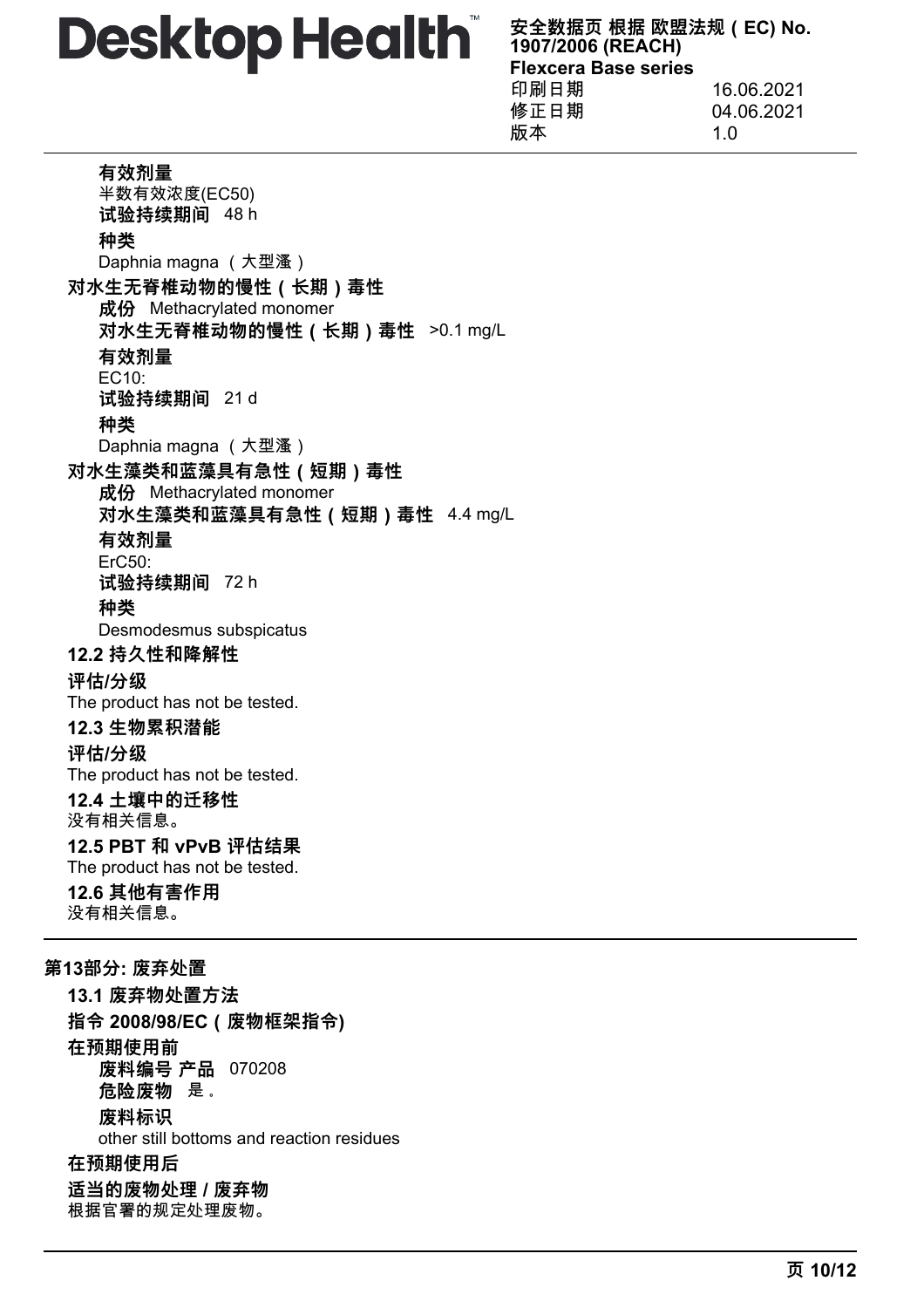**安全数据页 根据 欧盟法规(EC) No. 1907/2006 (REACH) Flexcera Base series**

印刷日期 16.06.2021 修正日期 04.06.2021 版本 1.0

### **废料编号 包装** 070208

**危险废物** 是 。

### **废料标识**

other still bottoms and reaction residues

# **第14部分: 运输信息**

|                                                                                                                                            | 陆路运输 (ADR/RID)                                                                          | 海运 (IMDG)                                                        | 空运 (ICAO-TI / IATA-DGR)   |
|--------------------------------------------------------------------------------------------------------------------------------------------|-----------------------------------------------------------------------------------------|------------------------------------------------------------------|---------------------------|
| 14.1 UN编号                                                                                                                                  | 3082                                                                                    | 3082                                                             | 3082                      |
| 14.2 这种运输的正式命名                                                                                                                             | UMWELTGEFÄHRDENDER ENVIRONMENTALLY<br>STOFF, FLÜSSIG, N.A.G.<br>(Methacrylated monomer) | HAZARDOUS SUBSTANCE, substance, liquid, n.o.s.<br>LIQUID, N.O.S. | Environmentally hazardous |
| 14.3 等级                                                                                                                                    | 9                                                                                       | 9                                                                | 9                         |
| 14.4 包装组                                                                                                                                   | III                                                                                     | III                                                              | III                       |
| 14.5 对环境有害的物质                                                                                                                              | 是。                                                                                      | 不                                                                | 是。                        |
| 14.6 使用者特殊预防措施                                                                                                                             | 不适用                                                                                     | 不适用                                                              | 不适用                       |
| 14.7<br>根据国际海事组织文件进行的散<br>装海运                                                                                                              | 不适用                                                                                     | 不适用                                                              | 不适用                       |
| 附近信息 - 陆路运输 (ADR/RID)<br>危险标签<br>分级代码<br>有限量 (LQ)<br>危险编号<br>隧道限制编码<br>运输类别<br>附近信息 - 海运 (IMDG)<br>海洋污染源<br>附近信息 - 空运 (ICAO-TI / IATA-DGR) | 9<br>M6<br>5 <sub>L</sub><br>90<br>3<br>是。                                              |                                                                  |                           |
| 有限量 (LQ)                                                                                                                                   | 30                                                                                      |                                                                  |                           |

# **第15部分: 法规信息**

**15.1 化学品的安全、健康和环境条例 15.2 化学品安全评估** 此混合物里的物质没有进行过物质安全性评估。

# **第16部分: 其他信息**

### **额外提示**

Observe labels and safety data sheets for chemicals used in processing. Notice the directions for use on the label.

**R-, H- 和EUH句话的原文是 (号码和全文)** H302 吞咽有害。 H311 皮肤接触可中毒。 H314 造成严重皮肤灼伤和眼损伤。 H315 造成皮肤刺激。